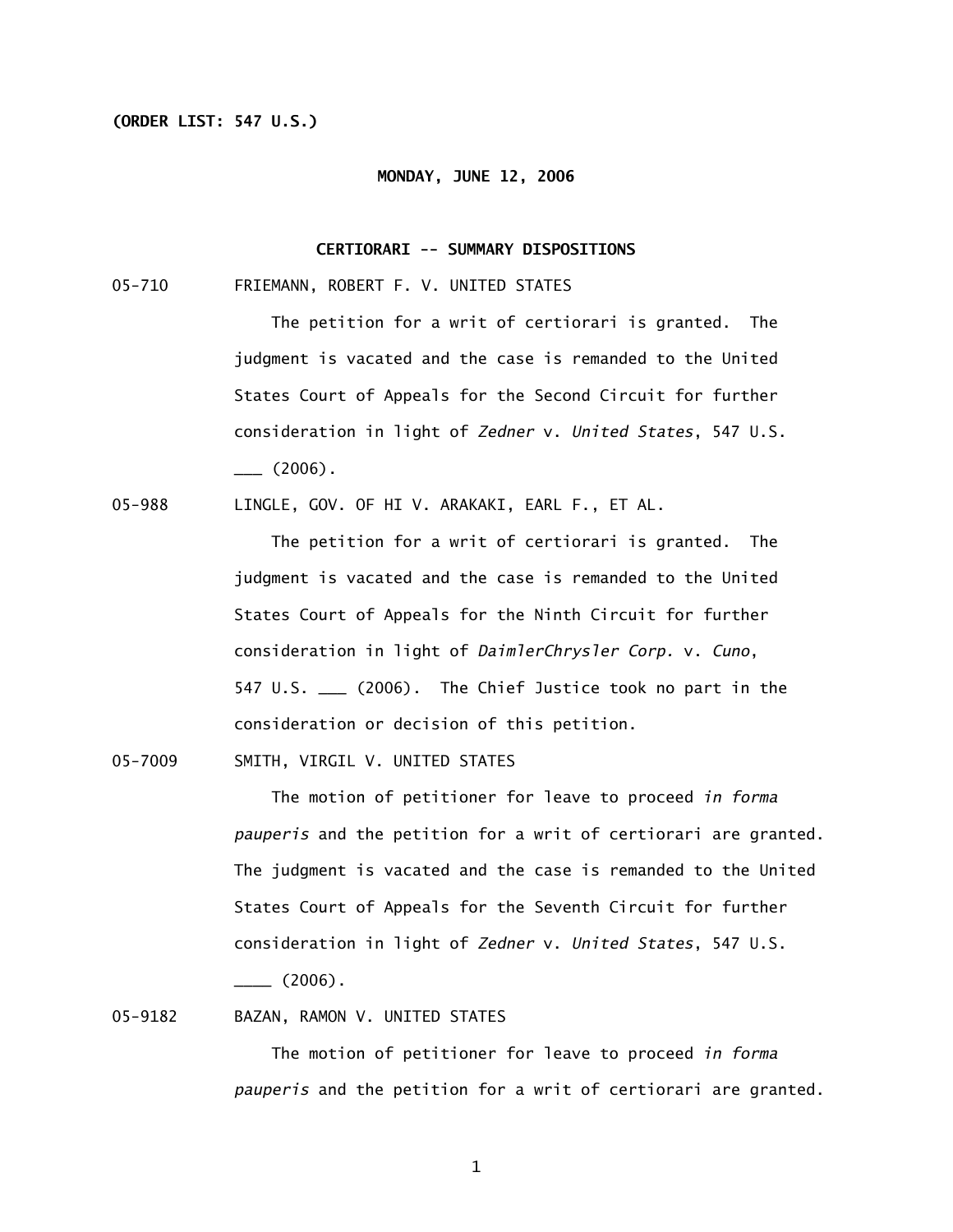The judgment is vacated and the case is remanded to the United States Court of Appeals for the Fifth Circuit for further consideration in light of *United States* v. *Booker*, 543 U.S. 220 (2005).

## **ORDERS IN PENDING CASES**

05A738 SCHULZ, ROBERT L. V. WASHINGTON CTY BD OF SUPERVISORS The application for stay addressed to Justice Scalia and referred to the Court is denied.

05M87 GOSSAGE, HENRY E. V. OPM

 The motion of petitioner for leave to proceed as a veteran is granted.

05M88 DEVBROW, EUGENE V. COTTON, SUPT., PENDLETON

The motion to direct the Clerk to file a petition for a writ of certiorari out of time is denied.

05-409 KIRCHER, CARL, ET AL. V. PUTNAM FUNDS TRUST, ET AL.

The motion of respondents for leave to file a supplemental brief after argument is granted. The motion of petitioners for leave to file a supplemental brief after argument is granted.

05-493 ORNASKI, WARDEN V. BELMONTES, FERNANDO

 The motion of respondent for appointment of counsel is granted. Eric S. Multhaup, Esquire, of Mill Valley, California, is appointed to serve as counsel for the respondent in this case.

05-1159 HATCH, ATT'Y GEN. OF MN V. CELLCO PARTNERSHIP, ET AL.

 The Solicitor General is invited to file a brief in this case expressing the views of the United States.

05-1526 IN RE GRAND JURY PROCEEDINGS

(05A1090)

The application for stay addressed to Justice Breyer and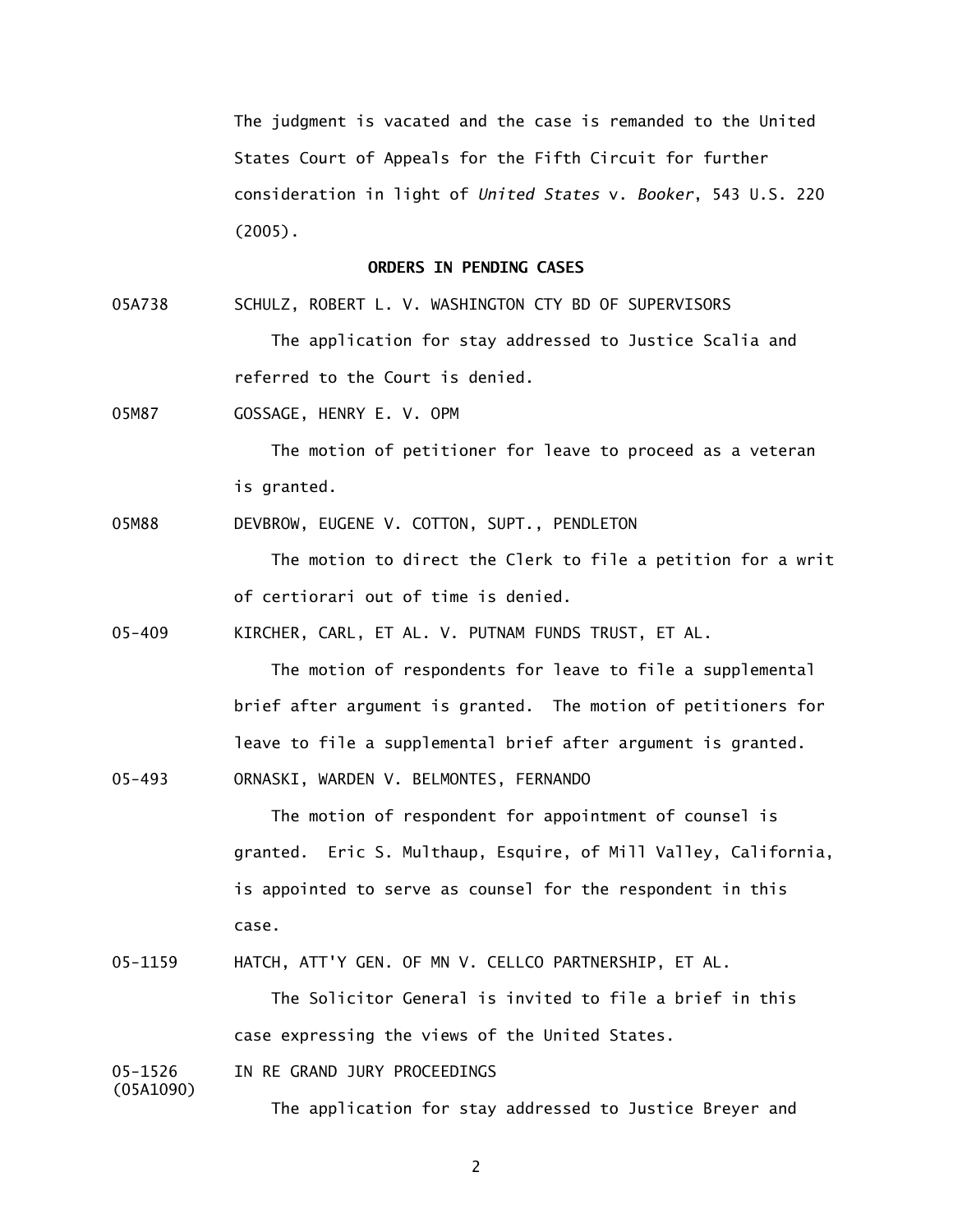referred to the Court is denied. The motion of petitioner to expedite consideration of the petition for a writ of certiorari is denied.

05-9212 LaFRENIERE, ZAKARIAH V. TRUSTEES OF CA STATE UNIV.

 The motion of petitioner for reconsideration of order denying leave to proceed *in forma pauperis* is granted.

- 05-10231 DeLUCA, KAREN A. V. KATCHMERIC, DENIS
- 05-10655 HEATH, A. J. V. PERRY, STEPHEN A.

 The motions of petitioners for leave to proceed *in forma pauperis* are denied. Petitioners are allowed until July 3, 2006, within which to pay the docketing fees required by Rule 38(a) and to submit petitions in compliance with Rule 33.1 of the Rules of this Court.

### **CERTIORARI GRANTED**

05-996 MARRAMA, ROBERT L. V. CITIZENS BANK OF MA, ET AL.

The petition for a writ of certiorari is granted.

05-9264 JAMES, ALPHONSO V. UNITED STATES

 The motion of petitioner for leave to proceed *in forma pauperis* is granted. The petition for a writ of certiorari is granted limited to Question 2 presented by the petition.

# **CERTIORARI DENIED**

- 04-1276 DOTSON, ALLEN V. GRIESA, JUDGE, USDC SD NY
- 05-1019 ARTUS, SUPT., CLINTON V. GERSTEN, BEN
- 05-1032 OTAH, ORJI I. V. GONZALES, ATT'Y GEN.
- 05-1037 XEROX CORP. V. UNITED STATES
- 05-1062 COREAS, WILLIE V. UNITED STATES
- 05-1073 MARTIN, JOSEPH V. UNITED STATES
- 05-1082 BUTTRICK, DUSTIN V. UNITED STATES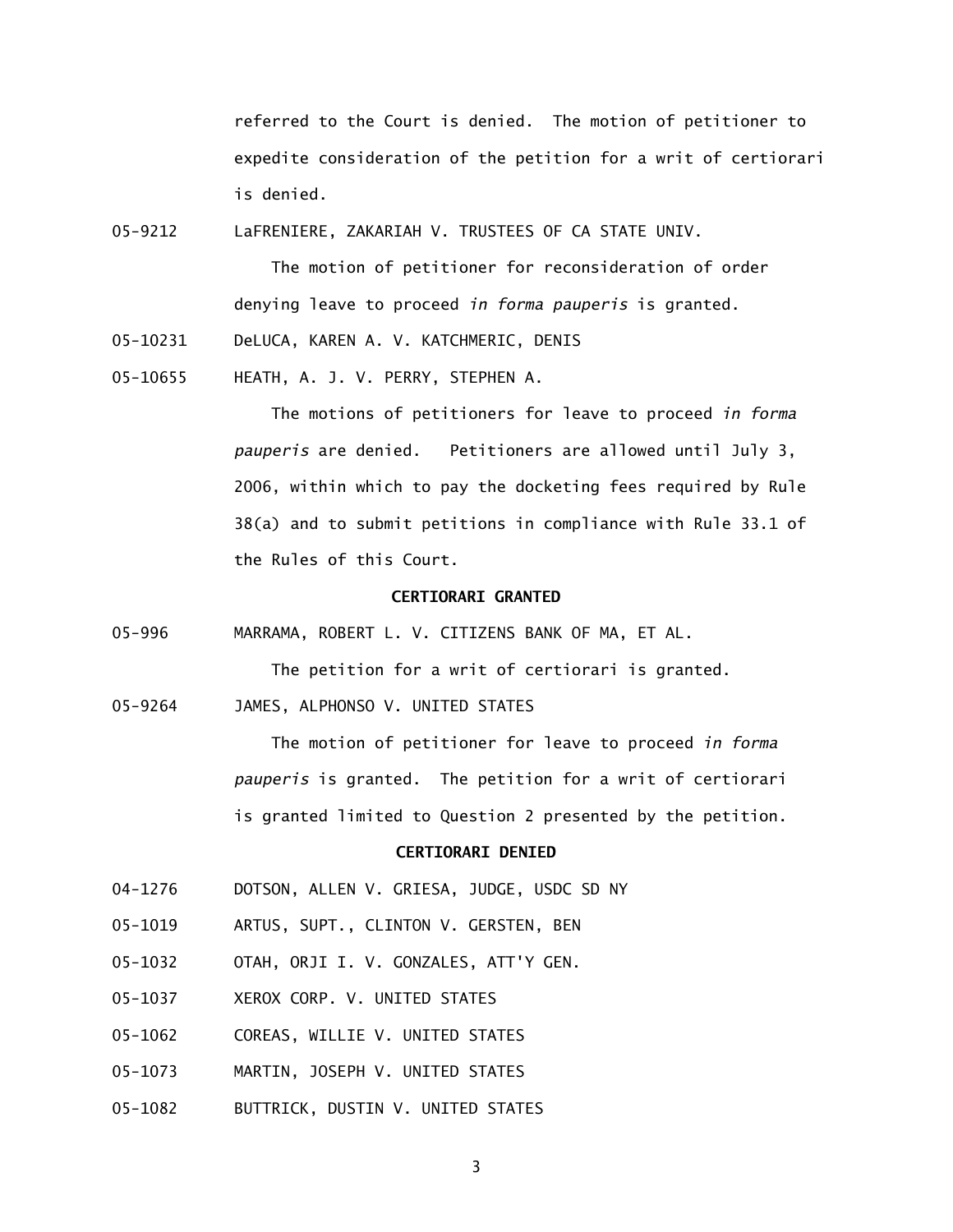- 05-1125 OSMAN, NANCY V. FORD MOTOR CO.
- 05-1136 E. I. DU PONT DE NEMOURS AND CO. V. LIVING DESIGNS, INC., ET AL.
- 05-1138 ALABAMA, ET AL. V. ARMY CORPS OF ENGINEERS, ET AL.
- 05-1141 MATTAPONI INDIAN TRIBE, ET AL. V. VIRGINIA, ET AL.
- 05-1142 SNYDER, FORMER DIR., IL, DOC V. THORNTON, RODGER
- 05-1280 DESERT LAND, LLC V. DEL MAR MORTGAGE, INC., ET AL.
- 05-1283 SADOSKI, JEANETTE V. MOSLEY, JUDGE, ET AL.
- 05-1290 KOVALCHICK, PETER V. R/S FINANCIAL CORPORATION
- 05-1292 BARR, EDWARD J. V. CAMELOT FOREST CONSERVATION
- 05-1295 MITCHELL, MICHAEL R. V. LOS ANGELES COUNTY, CA, ET AL.
- 05-1296 SCHINDLER, KURT V. WHITEMAN, DORIT, ET AL.
- 05-1300 ANDUZE, LISA V. FLORIDA ATLANTIC UNIVERSITY
- 05-1338 HARTER, WAYNE V. COMM'R FOR PATENTS
- 05-1371 ANTHONY, JOSEPH L. V. VIRGINIA STATE BAR
- 05-1377 SMALLRIDGE, ERIC W. V. FLORIDA
- 05-1383 ABERNETHY, LYNN D. V. SNOW, SEC. OF TREASURY
- 05-1395 TAYLOR, TODD, ET AL. V. SEC
- 05-1408 RODRIGUEZ, ROBINSON W. V. UNITED STATES
- 05-1417 JONES, SHARANDA P. V. UNITED STATES
- 05-9351 ) SAMPSON, JAMAL R. V. UNITED STATES
- 05-9423 ) FRANKLIN, ERIC T. V. UNITED STATES
- 05-9579 FOWLER, AARON V. INDIANA

)

- 05-9782 PETTY, ROBERT W. V. STINE, WARDEN
- 05-10200 FOX, DAVID V. HURLEY, WARDEN
- 05-10201 GONZALEZ, ANTONIO V. CALIFORNIA
- 05-10207 FITCH, JIM H. V. SCHRIRO, DIR., AZ DOC, ET AL.
- 05-10222 BLANTON, ANDRE V. GIURBINO, WARDEN
- 05-10232 ELKINS, GREGORY V. MISSISSIPPI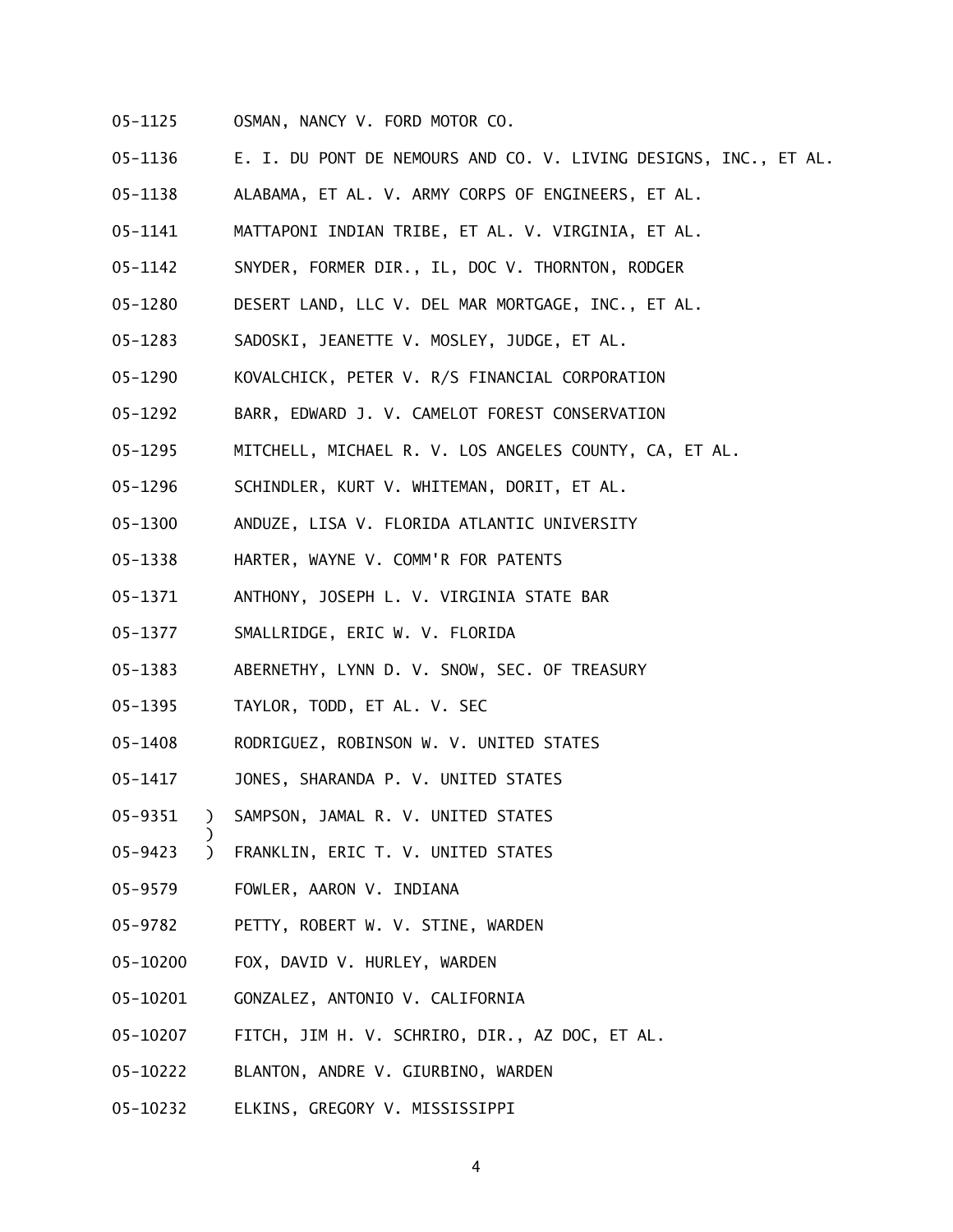- 05-10235 JAMES, FRANCIS A. V. McDONOUGH, INT. SEC., FL DOC
- 05-10238 ROSS, MICHAEL J. V. SPITZER, ATT'Y GEN. OF NY
- 05-10245 SMITH, BRADFORD V. ORANGE COUNTY, CA
- 05-10252 BERGSTROM, JEFFERY M. V. TEXAS
- 05-10257 LANG, JAMES E. V. BRISCOE, BILL, ET AL.
- 05-10260 McGHEE, WALTER V. PALMER, ANDREW
- 05-10262 LANE, DAVID L. V. FLORIDA
- 05-10265 FLEMING, LEROY V. CARUSO, DIR., MI DOC, ET AL.
- 05-10268 WILCOX, NORBERT S. V. GRIBBINS, WALTER
- 05-10269 WOODARD, WILLIAM D. V. MISSISSIPPI
- 05-10270 GARNER, AARON J. V. KENTUCKY
- 05-10274 HALL, WILLIAM V. ROMANOWSKI, WARDEN
- 05-10282 BOWMAN, MARION V. SOUTH CAROLINA
- 05-10284 BENNETT, CARL V. LIGHT, ROBERT
- 05-10288 BYRD, WILLIAM H. V. CORNELL CORRECTIONS, ET AL.
- 05-10292 DENT, HENRY J. V. DRETKE, DIR., TX DCJ
- 05-10293 COLEMAN, KENYON L. V. WASHINGTON
- 05-10294 ENCALADE, LONNIE C. V. WAKEFIELD, G., ET AL.
- 05-10302 MICHAELESCO, ORTANSA V. EMC MORTGAGE, ET AL.
- 05-10303 CHISUM, JACK W. V. KELLEY, DAN, ET AL.
- 05-10306 AUBUCHONT, JAMES V. CATTELL, WARDEN
- 05-10313 NELSON, ANTWON D. V. KEMNA, SUPT., CROSSROADS
- 05-10319 HAMM, ANCELL V. PENNSYLVANIA
- 05-10328 COLONEL, TOMMAS L. V. FLORIDA
- 05-10340 SIMPSON, COREY C. V. WALKER, WARDEN
- 05-10352 NOORLUN, LYLE J. V. NORTH DAKOTA
- 05-10386 HUYNH, PHU V. V. CASTRO, WARDEN
- 05-10426 PARIS, PATRICK D. V. TENNESSEE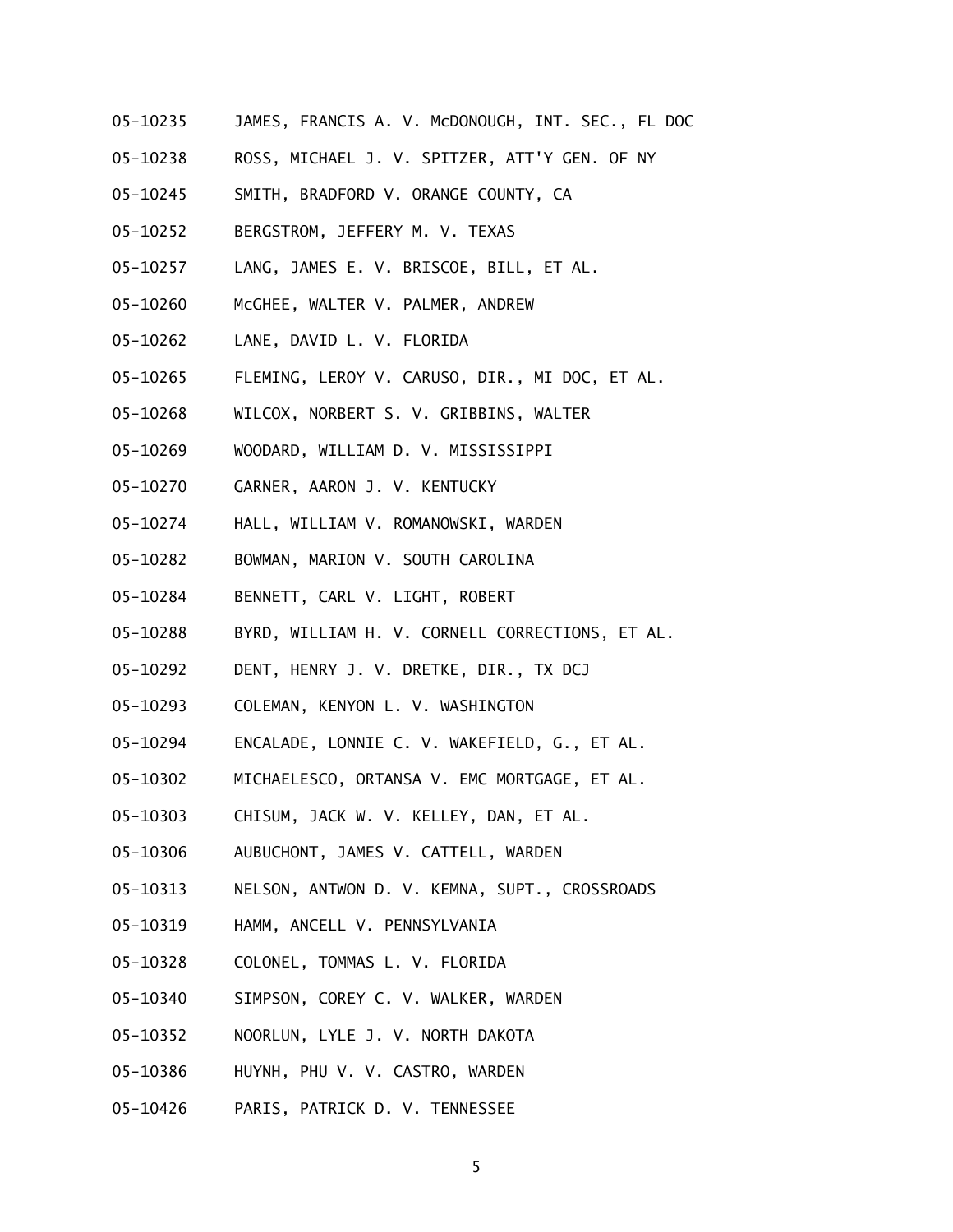- 05-10432 BLAKE, BARBARA V. POTTER, POSTMASTER GEN., ET AL.
- 05-10463 SCARBERRY, RONALD R. V. IOWA
- 05-10488 SAFRIT, HOWARD E. V. PICKELSIMER, SUPT., PIEDMONT
- 05-10490 NUNEZ, EMILIO J. V. FLORIDA
- 05-10504 ABIMBOLA, RAFIU A. V. GONZALES, ATT'Y GEN., ET AL.
- 05-10544 KALSKI, STEVEN V. LOS ANGELES COUNTY, CA, ET AL.
- 05-10557 LOWER, CHRISTIAN D. V. ARIZONA
- 05-10585 ZARAGOZA, ENRIQUE V. EVANS, ACTING WARDEN
- 05-10692 WATERFIELD, FREDERICK L. V. McDONOUGH, INT. SEC., FL DOC
- 05-10696 MATTOX, MICHAEL K. V. KANSAS
- 05-10698 LAGRASSA, CHRISTOPHER J. V. CALIFORNIA
- 05-10704 LEWIS, VINCENT C. V. GRAMS, WARDEN
- 05-10717 BROCK, NATHAN W. V. KANSAS
- 05-10720 BRANCH, ROBERT V. PRUETT, WARDEN
- 05-10725 CLARK, KELLY T. V. KANSAS
- 05-10733 PIERRE, GREGORY V. CONNECTICUT
- 05-10745 WALKUP, HARRY E. V. HAINES, WARDEN
- 05-10797 LEWIS, QUAVARY A. V. UNITED STATES
- 05-10801 DILL, PETE V. UNITED STATES, ET AL.
- 05-10817 DAVIS, ELIJAH V. UNITED STATES
- 05-10820 WHITE, MARVIN A. V. UNITED STATES
- 05-10821 RESNICK, HERMAN V. UNITED STATES
- 05-10827 TRETO-BANUELOS, EMILIO V. UNITED STATES
- 05-10833 WHITE, JAYVON R. V. UNITED STATES
- 05-10834 SIERRA-GONZALEZ, LUIS V. UNITED STATES
- 05-10835 WILSON, LEE A. V. UNITED STATES
- 05-10836 BOOMER, MICHAEL V. UNITED STATES
- 05-10837 ABREGO-VILLARREAL, HECTOR V. UNITED STATES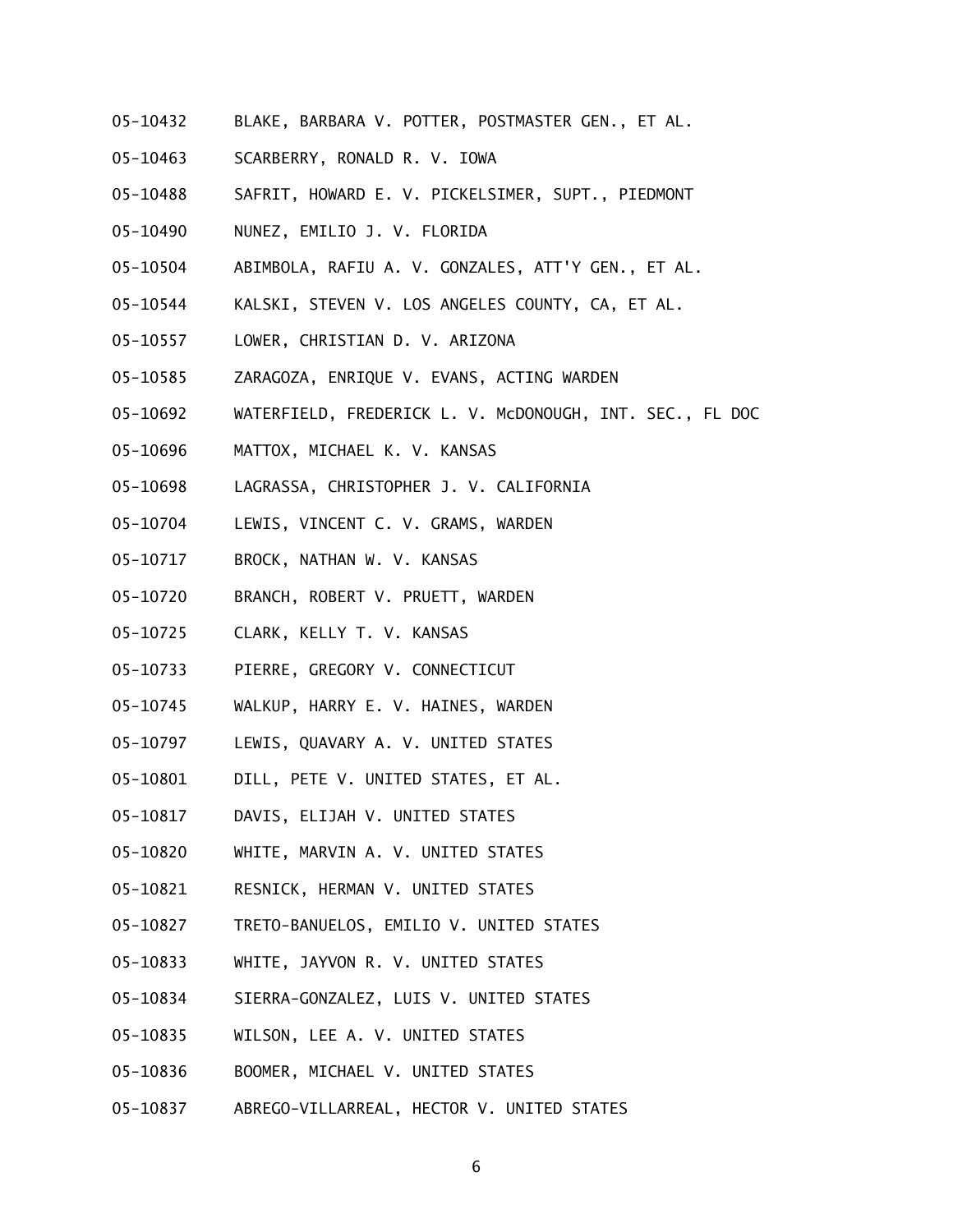- 05-10839 BASS, GAILYN V. UNITED STATES
- 05-10840 BENNETT, LEE R. V. UNITED STATES
- 05-10841 BLACK, RANDY L. V. UNITED STATES
- 05-10842 BLACK, AMANDA V. UNITED STATES
- 05-10843 ACKLIN, WILLARD L. V. UNITED STATES
- 05-10844 WASHINGTON, CONCHITA M. V. UNITED STATES
- 05-10845 WEST, WILLIAM H. V. UNITED STATES
- 05-10853 PAZ-BARONA, ELBA N. V. UNITED STATES
- 05-10854 JENSEN, RYAN H. V. UNITED STATES
- 05-10859 SANTIAGO-OCASIO, HECTOR V. UNITED STATES
- 05-10860 DE LA GARZA, PEDRO E. V. UNITED STATES
- 05-10861 CURRY, ANTHONY V. UNITED STATES
- 05-10862 DANIELS, WILLIAM V. UNITED STATES
- 05-10863 LEACH, CARLOS V. UNITED STATES
- 05-10864 WALTER, MARKENO V. UNITED STATES
- 05-10868 DURHAM, DESMOND V. UNITED STATES
- 05-10870 ENRIQUEZ, ERASMO M. V. UNITED STATES
- 05-10871 ERAZO, FERNANDO V. UNITED STATES
- 05-10876 JACKSON, PATRICK V. UNITED STATES
- 05-10881 WHITMAN, BRADLEY S. V. BARTOW, DIR., WI RESOURCE CENTER
- 05-10887 HOOPER, MICHAEL L. V. UNITED STATES
- 05-10888 GONZALEZ, DAVID V. UNITED STATES
- 05-10908 JOHNSON, GEORGE D. V. UNITED STATES
- 05-10909 McDOUGALD, CARL A. V. UNITED STATES
- 05-10914 TATUM, WILLIAM S. V. UNITED STATES
- 05-10915 VARGAS-GARCIA, RAIMUNDO V. UNITED STATES
- 05-10920 FRANCE, JAMIE L. V. UNITED STATES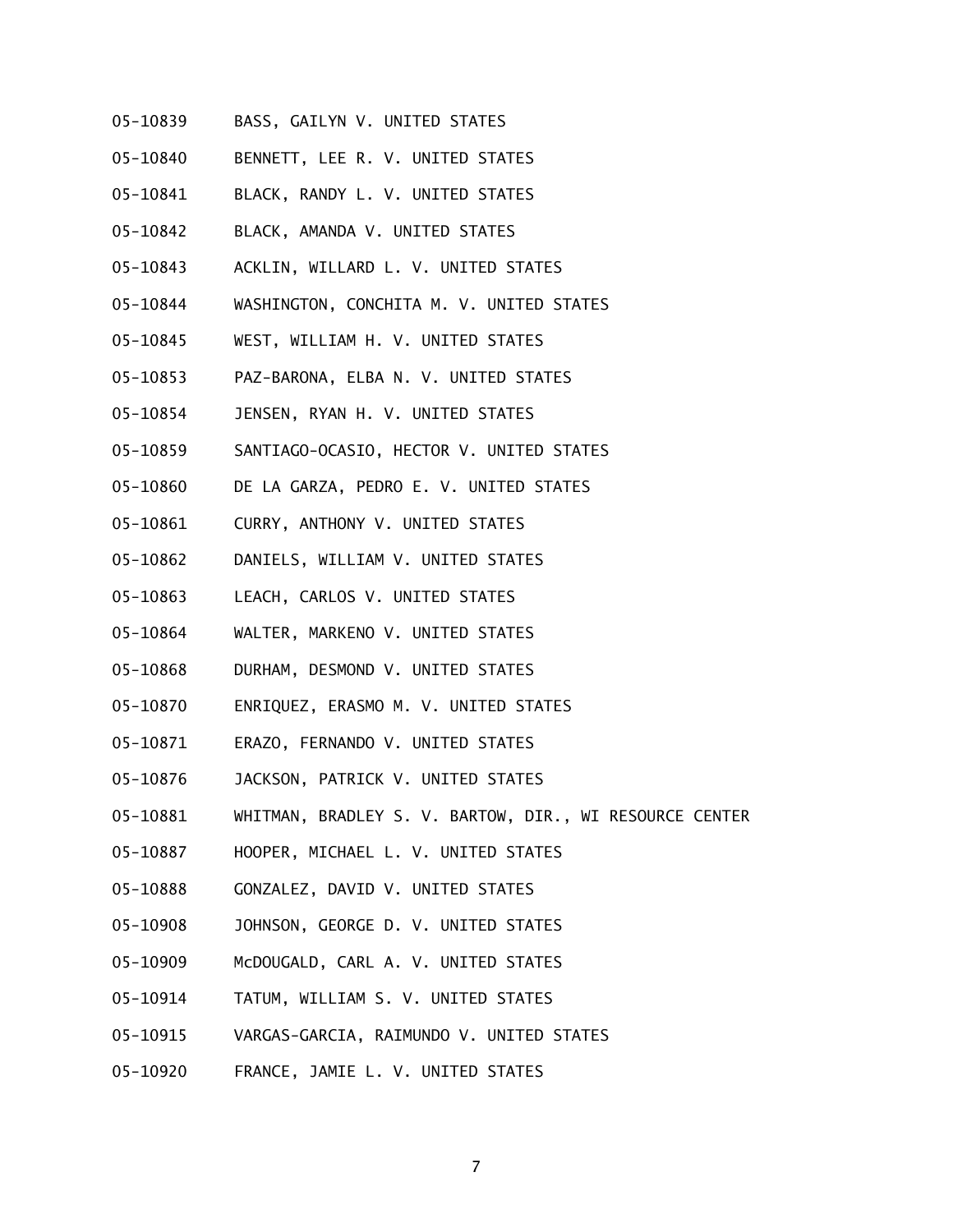05-10921 PAGE, GEORGE F. V. NORTH CAROLINA

The petitions for writs of certiorari are denied.

05-1024 EVANS, ACTING WARDEN V. TREVINO, ANTHONY

 The motion of respondent for leave to proceed *in forma pauperis* is granted. The petition for a writ of certiorari is denied.

05-1128 ARAKAKI, EARL F., ET AL. V. LINGLE, GOV. OF HI, ET AL.

 The petition for a writ of certiorari is denied. The Chief Justice took no part in the consideration or decision of this petition.

05-1167 TEXAS V. PENRY, JOHNNY P.

 The motion of respondent for leave to proceed *in forma pauperis* is granted. The petition for a writ of certiorari is denied.

05-1204 SARKES TARZIAN, INC. V. U.S. TRUST CO.

 The petition for a writ of certiorari is denied. The Chief Justice took no part in the consideration or decision of this petition.

05-1372 SPIEGEL, MARSHALL V. LENG, RICHARD, ET AL.

The motion of petitioner to defer consideration of the petition for a writ of certiorari is denied. The petition for a writ of certiorari is denied.

05-9916 KLIESH, JOHN V. BUCKS CTY. DOMESTIC RELATIONS

 The petition for a writ of certiorari is denied. Justice Alito took no part in the consideration or decision of this petition.

05-10624 AL-HAKIM, MARZUQ V. USDC ND FL

The motion of petitioner for leave to proceed *in forma*